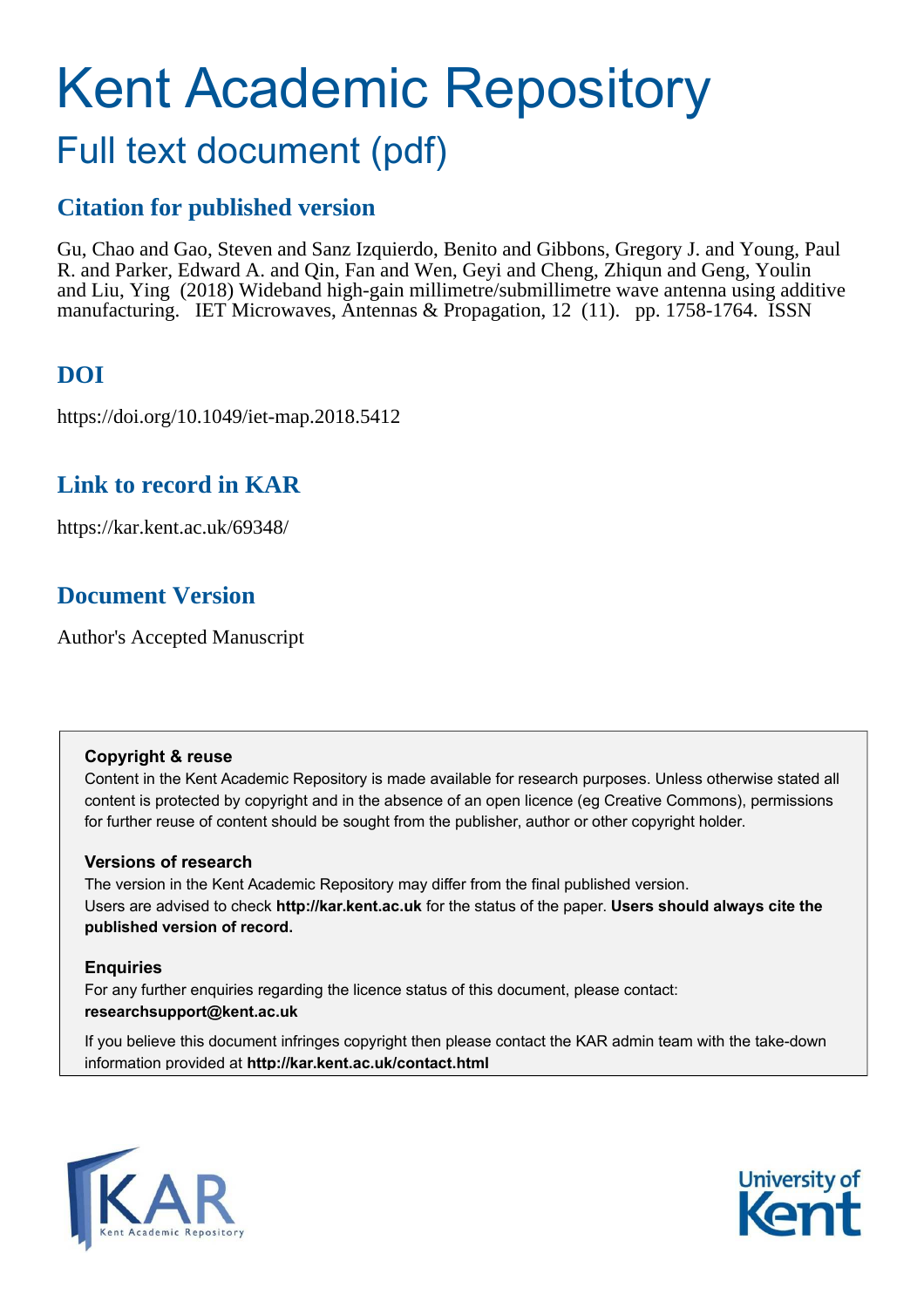### **Wideband High-Gain Millimetre/Submillimetre Wave Antenna Using Additive Manufacturing**

Chao Gu<sup>1</sup>, Steven Gao<sup>1\*</sup>, Benito Sanz Izquierdo<sup>1</sup>, Greg Gibbons<sup>2</sup>, Paul R. Young<sup>1</sup>, Edward A. Parker<sup>1</sup>, Ying Liu<sup>3</sup>, Geyi Wen<sup>4</sup>, Youlin Geng<sup>5</sup>, Zhiqun Cheng<sup>5</sup>

<sup>1</sup> School of Engineering and Digital Arts, University of Kent, Canterbury, UK

<sup>2</sup>WMG, International Manufacturing Centre, University of Warwick, Coventry, UK

<sup>3</sup> Science and Technology on Antenna and Microwave Laboratory, Xidian University, Xi'an 710071, China

<sup>4</sup> Research Center of Applied Electromagnetics, Nanjing University of Information Science and Technology, Naniing, China

<sup>5</sup>Key Lab of RF Circuits and Systems of the Ministry of Education of China, Hangzhou Dianzi University,

Hangzhou 310018, China

\* [s.gao@kent.ac.uk](mailto:s.gao@kent.ac.uk)

**Abstract: This paper presents a novel design of a wideband high-gain resonant cavity antenna (RCA) for millimetre and submillimetre wave bands, and its fabrication using additive manufacturing. The proposed RCA antenna consists of a partially reflecting surface and three impedance matching layers fed by a waveguide. Additive manufacturing (AM) techniques are utilized to fabricate the design operating at 30 GHz. Two fabrication techniques are assessed for printing the antenna. The first technique is based on printing a dielectric material and fully coating the parts with a metallic layer, while the second technique involves printing the parts in a single process using metal 3D printing. The first technique offers a lightweight solution while the second technique can print the whole model in one run. The antenna design is investigated by both simulations and experiments. The measured results show an 3dB gain bandwidth of about 10%, and high gain over 15 dBi for all the three resulting antennas. Good agreement between simulation and measurement is obtained. The antenna has a low cost and achieved good performance in terms of wide bandwidth and high gain, thus it is potentially useful for highspeed wireless communications at millimetre-wave and sub-millimetre-wave frequencies.**

#### **1. Introduction**

The increased interest in millimetre and terahertz waves has led to the continuous development of many novel devices operating from millimetre-wave (mmW) to THz frequencies for a wide range of applications including noninvasive imaging, hazardous material detection, remote sensing, and radio astronomy [1], [2]. For wireless communications, the short wavelengths of mmW (1-10 mm) and THz  $(30 \text{ mm-1 }\mu\text{m})$  enable the transmission of vast amounts of data at high data rates [3], [4]. Thus, mmW and THz bands can be exploited to meet the capacity and latency goals of the next generation wireless links. As the key components of wireless systems, antennas at mmW and THz regimes still need further development [5], [6]. There are a number of challenges to be tackled, such as the fabrication of fine features, repeatable dimensional tolerance, surface roughness, and fabrication costs. Traditionally, lenses, horns, and parabolic antennas are used because of their excellent and stable performance [7]. Manufacturing of the aforementioned antennas typically requires computerized numerically controlled (CNC) milling. Alternative antenna fabrication techniques at mmW and THz bands have yet to be thoroughly explored.

Previously, microwave wideband antennas have been widely investigated [8]-[14]. These designs all require printed circuit board (PCB) fabrication technique. To push towards higher frequencies, accurately etching the small features of the slots, feedlines, notches, etc. is a major limiting factor for the antenna performance. Resonant cavity antennas (RCAs) can be a solution to the design of mmW and THz antenna. Basically, an RCA consists of a radiator with a ground plane in front of a partially reflecting surface (PRS). The broadside

gain of the simple radiator can be significantly increased when the reflection amplitude of the PRS is maximized, and the spacing (between the PRS and the ground plane) is optimized to form in-phase wave transmission through the PRS superstrate. Depending on the design of the superstrate layer, the gain bandwidth of RCAs can be improved without much compromise of the maximum achievable gain. Though much work has been done at microwave bands [15]-[18], few RCAs operating at frequencies higher than 30 GHz have yet been proposed [19]-[22]. Authors in [19] describe a V band RCA consisting of a frequency-selective-surface (FSS) over a planar slot-dipole feed. The measured and simulated gain of the antenna is around 11 dBi and 13 dBi, respectively. The 3dB gain bandwidth is from 61.6 to 64.3 GHz. [20] presents a 60 GHz RCA using printed circuit board technology. The compact PRS is fed by an inset-fed microstrip patch antenna. The measured results show a 4.6 GHz 3 dB gain bandwidth from 57.6 to 62.2 GHz with a peak gain of 16.4 dBi at 60 GHz. A wideband RCA operating at 60 GHz is proposed in [21], where a dual-layer printed FSS-based superstrate is implemented to have a positive gradient. The measurements show the antenna has a 12.2% 3 dB gain bandwidth and a maximum gain of 15.6 dB at 62.7 GHz. It is worth mentioning that the design freedom of the above works is greatly limited by the thickness of the commercially available substrates and spacers. In addition, the dielectric substrate loss at higher frequencies is considerable.

To overcome the drawbacks using conventional PCB techniques, additive manufacturing (AM) can be used to fulfill mmW and THz antenna development tasks [23]-[25]. AM is becoming a popular technology for product development and manufacturing operations. Known also as three-dimensional printing (3DP), AM builds arbitrarily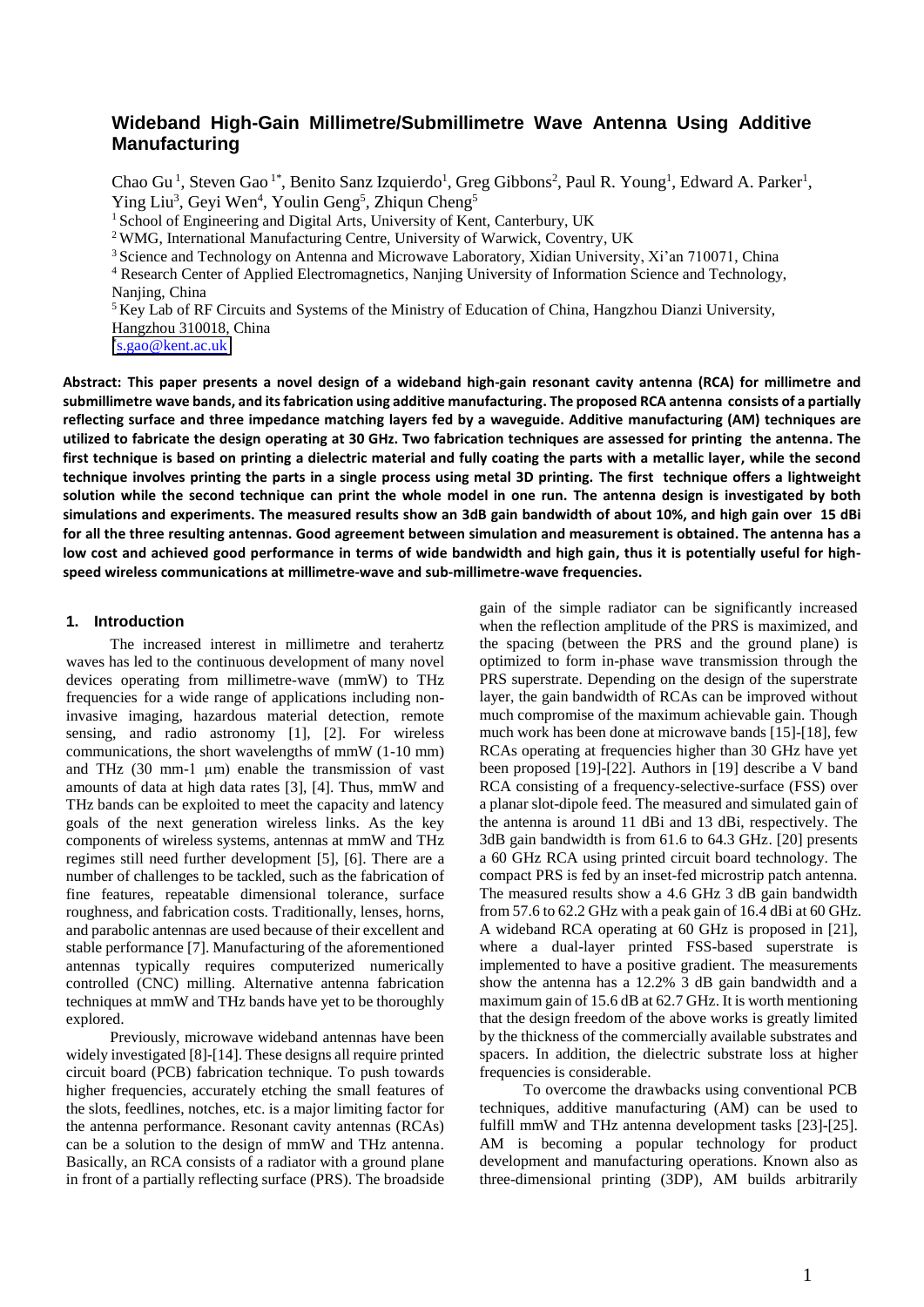shaped 3D objects by depositing plastic or metal material layer by layer. Compared with traditional manufacturing processes, AM can offer the mass production of complicated parts with reduced lead-time. For the RF/microwave industry, the use of AM allows the development of bespoke RF components that can achieve reduced size, weight and lead times [26]. To date, a wide range of 3DP technologies have been developed, all with different advantages and disadvantages in terms of resolution, speed, surface quality, material choice, geometric limits, and cost [27]. Generally, material extrusion (e.g. fused deposition modelling - FDM), Powder Bed Fusion (e.g. selective laser sintering - SLS) and material jetting (e.g. multi-jet modelling - MJM) are the dominant techniques for printing dielectric geometries, while Powder Bed Fusion (laser or electron beam) and metal binder jetting are the most common methods to print metallic structures.

This paper reports a novel design of mmW and low THz RCAs that can be fabricated using different 3DP technologies, i.e., metal binder jetting and MJM. For the metal binder jetting method, the entire antenna can be printed in metal, so there is no need to manually assemble the antenna parts after printing other than attaching a waveguide to coax adapter. Two further antenna prototypes have been built using two material and MJM process variants for the dielectric printing approach followed by an electroplating process. Measurement and numerical results show good agreement for the three resulting antennas. The remainder of this paper is organised as follows. Section 2 describes the antenna design procedures and full-wave simulation results. Section 3 illustrates the fabrication processes and experimental results. Finally, conclusions are made in Section 4.

#### **2. Design of the RCA antenna**

For illustration, a typical RCA antenna consists of a PRS layer, a PEC plane, and a microstrip patch antenna as the feed. The antenna operation principle can be explained by the ray-tracing analysis in [15]. The EM wave is emitted from the feed antenna and undergoes multiple reflections between the PRS and the ground. The distance between the PRS and ground plane h required for maximum broadside directivity at the resonance frequency fr can be formulated as

$$
h = \frac{c}{4\pi\epsilon} (\varphi_{PRS} + \varphi_{GND} - 2N\pi), N = 0, 1, 2, ... \tag{1}
$$

where  $\varphi_{PRS}$  and  $\varphi_{GND}$  are the phases of reflection coefficients of the PRS and the ground, respectively. For a PEC ground plane, its reflection phase is a multiple of  $\pi$ , while the reflection phase of the PRS normally varies with the frequency. According to the resonant condition illustrated by Equation (1), at the given frequency, the cavity height h can be derived as long as the value of  $\varphi_{PRS}$  is known.

The first step is to design the PRS layer that is compatible with available AM techniques. The PRS is essentially a periodic structure that can exhibit high reflectivity at the desired frequency, so the metallic grid FSS is an ideal candidate to be produced by AM. Fig. 1(a) shows the PRS unit cell with its geometrical parameters. The material of the hollow square is copper and the periodicity of the unit cell  $P = 4.8$  mm. The inner lateral dimension and thickness are 4 mm and 1 mm, respectively.  $CST^{TM}$ Microwave Studio is used to characterize the unit cell. By applying a Floquet-Port setup, the scattering parameters can be calculated under plane wave illumination. The simulated

magnitude and phase of the reflection coefficient are shown in Fig. 1(b). To maintain a high directivity, high reflectivity is required inside the antenna cavity. However, the 3 dB gain bandwidth reduces as the magnitude of  $S_{11}$  increases.



**Fig. 1.** Unit cell model of the PRS under normal incidence and the simulated results of the unit cell using CST **(a)** Dimensions of the unit cell constituting the PRS layer of the RCA antenna, **(b)** Magnitude and phase response of the simulated reflection coefficient



**Fig. 2.** Parametric study of unit cell (a) lateral size *"*a*";* (b) thickness*"* t*"*

So the design is constrained within a trade-off between the peak gain and 3 dB bandwidth. Parametric studies of the unit cell dimensions are shown in Fig. 2. The two figures indicate that decreasing the size of the hollow area or increasing the thickness of the unit cell can lead to the higher reflectivity, while the former has a larger influence than the latter. Given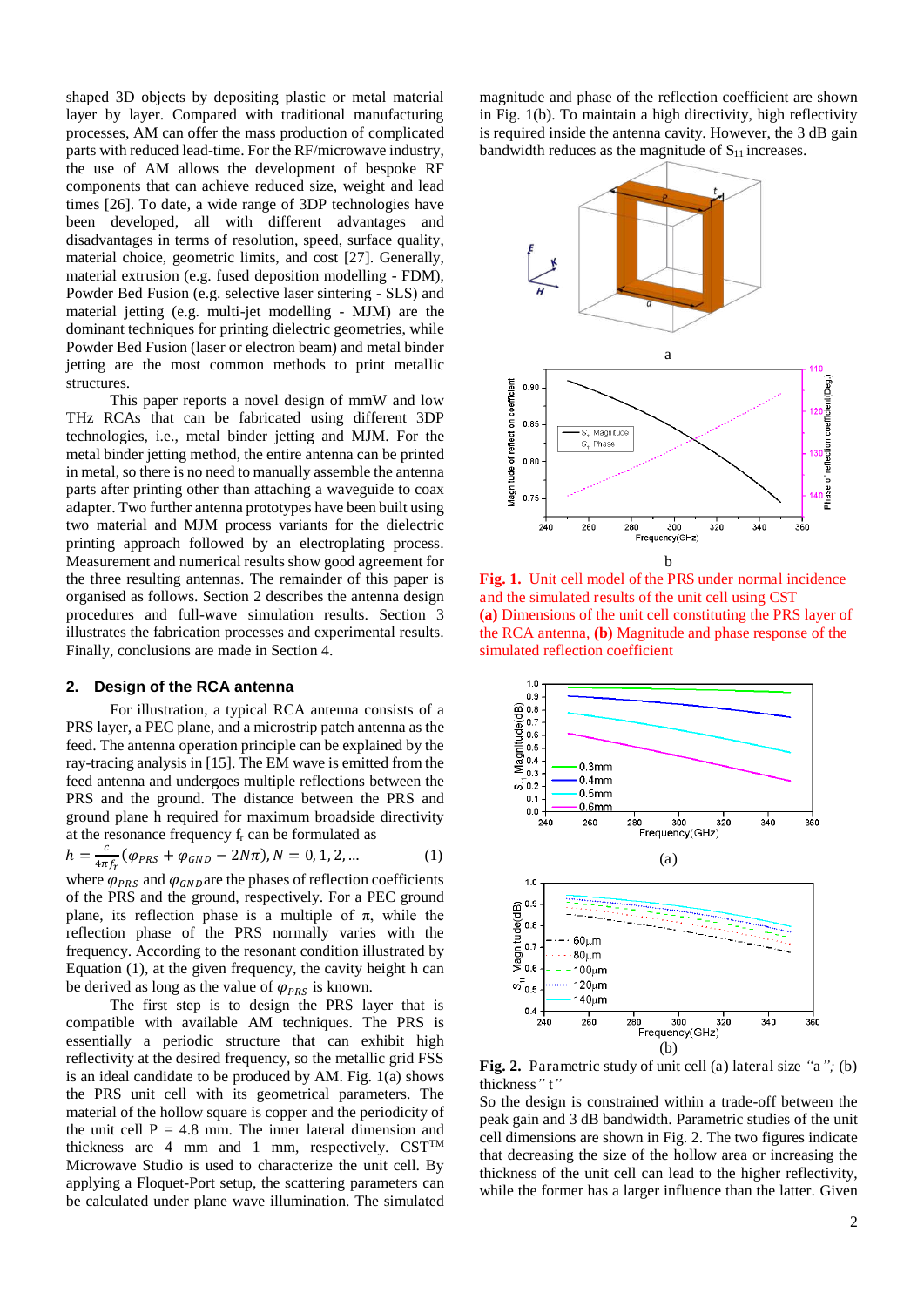the phase value at the operating frequency, according to (1), the PRS height h can be calculated and optimized to have the best boresight directivity.

**Table 1** Antenna design parameters (mm)

the transition layers, the antenna impedance mismatches almost in the whole frequency range, while a -10 dB  $S<sub>11</sub>$ bandwidth from 288 GHz to 318 GHz is obtained with the

|      |     | ۰∠  |      |     | $W_{S}$ | d <sub>1</sub> | d2  |      | W   | W <sub>a</sub> | Wb   | $W_c$ | Wd   | $W_{e}$ | Wf   |
|------|-----|-----|------|-----|---------|----------------|-----|------|-----|----------------|------|-------|------|---------|------|
| 0.44 | 0.1 | 0.1 | 0.02 | 0.7 | 0.25    | 0.85           | 0.6 | 0.44 | 0.2 | 0.43           | 0.86 | 0.12  | 0.11 | 0.63    | 0.11 |



**Fig. 3.** Detailed antenna configurations

As shown in Fig 3, the complete RCA is composed of a  $5\times5$ metal PRS superstate, three transitions, and a WR3 waveguide feed. Note that the metal wall is used to support the PRS layer and for ease of fabrication. Normally, direct illumination of the PRS leads to impedance mismatching, lowering the antenna efficiency. Thus, we propose a novel impedance matching technique that consists of three transition layers. The lower transition layer contains a small slot excited by the waveguide port. The middle layer is a thick cavity covered by the upper transition layer where two identical, symmetrical parallel slots are used to broaden the impedance matching bandwidth of the single slot feed. The transition layer generates additional modes at the frequencies of 290 and 310 GHz, respectively when the two parallel slots are simultaneously excited.



**Fig. 4.** Simulated reflection coefficient and gain

After careful optimisation of the parameters of the three impedance matching layers, the full-wave simulation results of the antenna performance are obtained. Table 1 shows the antenna geometric parameters. As shown in Fig. 4, without



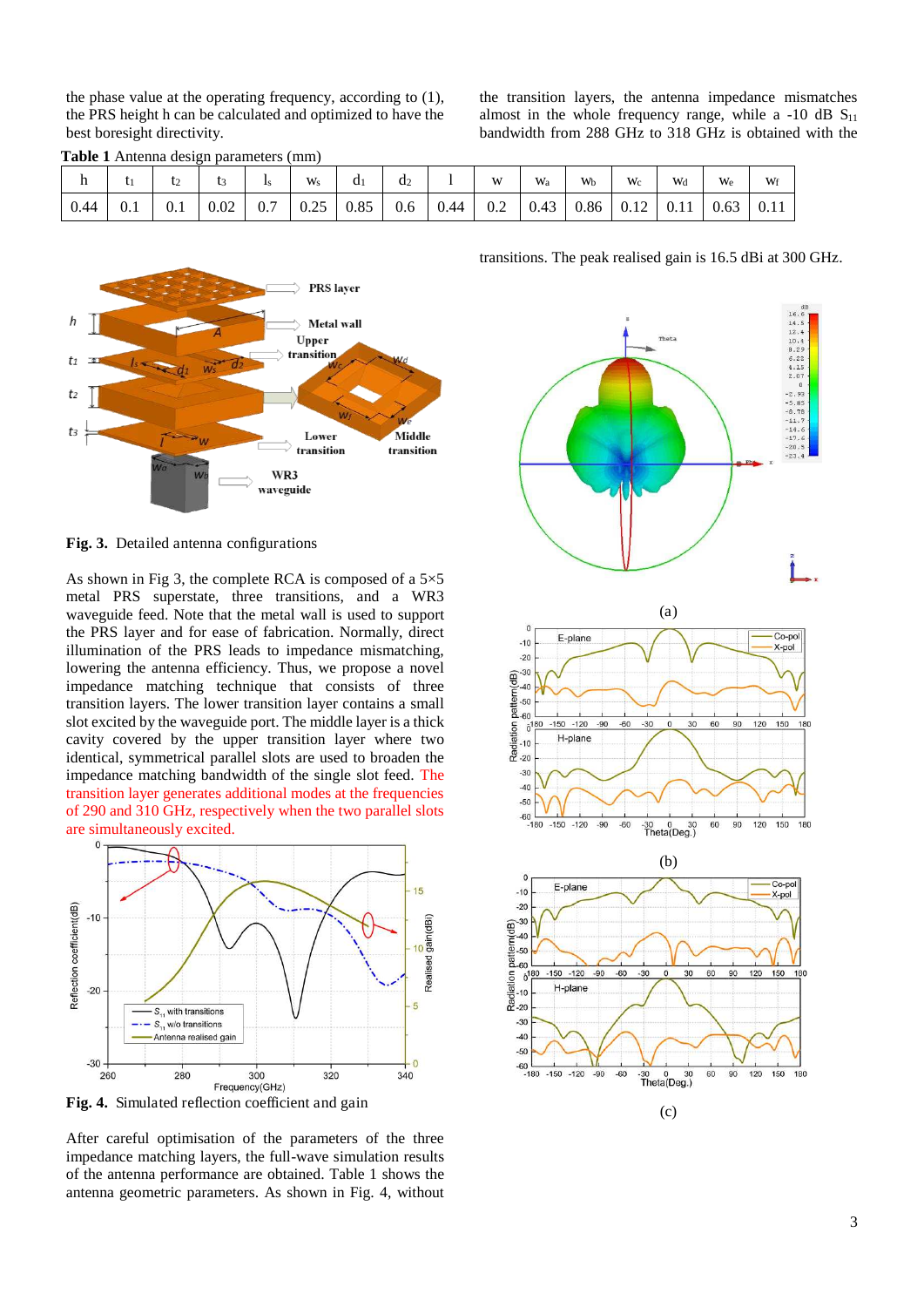

**Fig. 5.** Siulated radiation patterns (a) 3D pattern at 300 GHz; (b) 290 GHz; (b) 300 GHz;(d) 315 GHz

Fig. 5 illustrates the simulated 3D radiation pattern at 300 GHz and normalized ration patterns at 290, 300, and 315 GHz. The plots show directive beams pointing at broadside in the band of interest. Note that we use a metal wall to support the PRS superstate. This will be beneficial to the 3D printing of the antenna structure. Furthermore, the metallic wall improves the antenna gain by 2 dBi and  $S_{11}$  is also slightly better using the metal support, as shown in Fig. 6. A possible disadvantage is that the side lobe level of the radiation patterns could be increased due to the generated resonant modes in the metal cavity.



**Fig. 6.** Effect of the supporting metal wall

Based on the above 300 GHz RCA analysis, a scaled design operating at 30 GHz was simulated. It is straightforward to work out the antenna dimensions required as the whole antenna is made of full metal. Therefore, all the values of the antenna design parameters are 10 times larger than those at 300 GHz given in Table 1. The only difference is that the feeding waveguide is WR28, with the port dimensions of  $7.112 \times 3.556$  mm working at 26.5 - 40 GHz. Fig. 7 shows the scaled 30 GHz version of the antenna configuration in Fig. 3. It can be seen from Fig. 8(a), the better than  $-10$  dB  $S_{11}$ performance ranges from 29 GHz to 32.3 GHz with a maximum gain of 16.2 dBi in the broadside direction. Fig. 8(b) depicts the simulated E- and H-plane radiation patterns. Compared to the 300 GHz radiation patterns in Fig. 5, they follow the same trend.



**Fig. 7.** Perspective view of the 30 GHz design



**Fig. 8.** Simulated (a) reflection coefficient and gain; (b) Eand H-plane patterns at 30 GHz

#### **3. 3D Printing of RCAs**

Fabrication of the above designs requires highresolution printers. Unfortunately, for the 300 GHz RCA design, almost none of the available AM techniques are capable of printing such fine details of the proposed antennas. It is more reasonable to focus on the 30 GHz design using both dielectric and metal printing. The detailed fabrication processes of the two approaches are introduced in this section.

3.1. 3D dielectric printing using material jetting

The polymeric antenna components were printed using two different commercial multi-jet modellers, J750 (Stratasys Inc, USA) and Projet MJP 2500+ (3D Systems Inc, USA). Multijet Modeller (MJM) technology manufactures parts by the ink-jet deposition of UV curable polymers. Each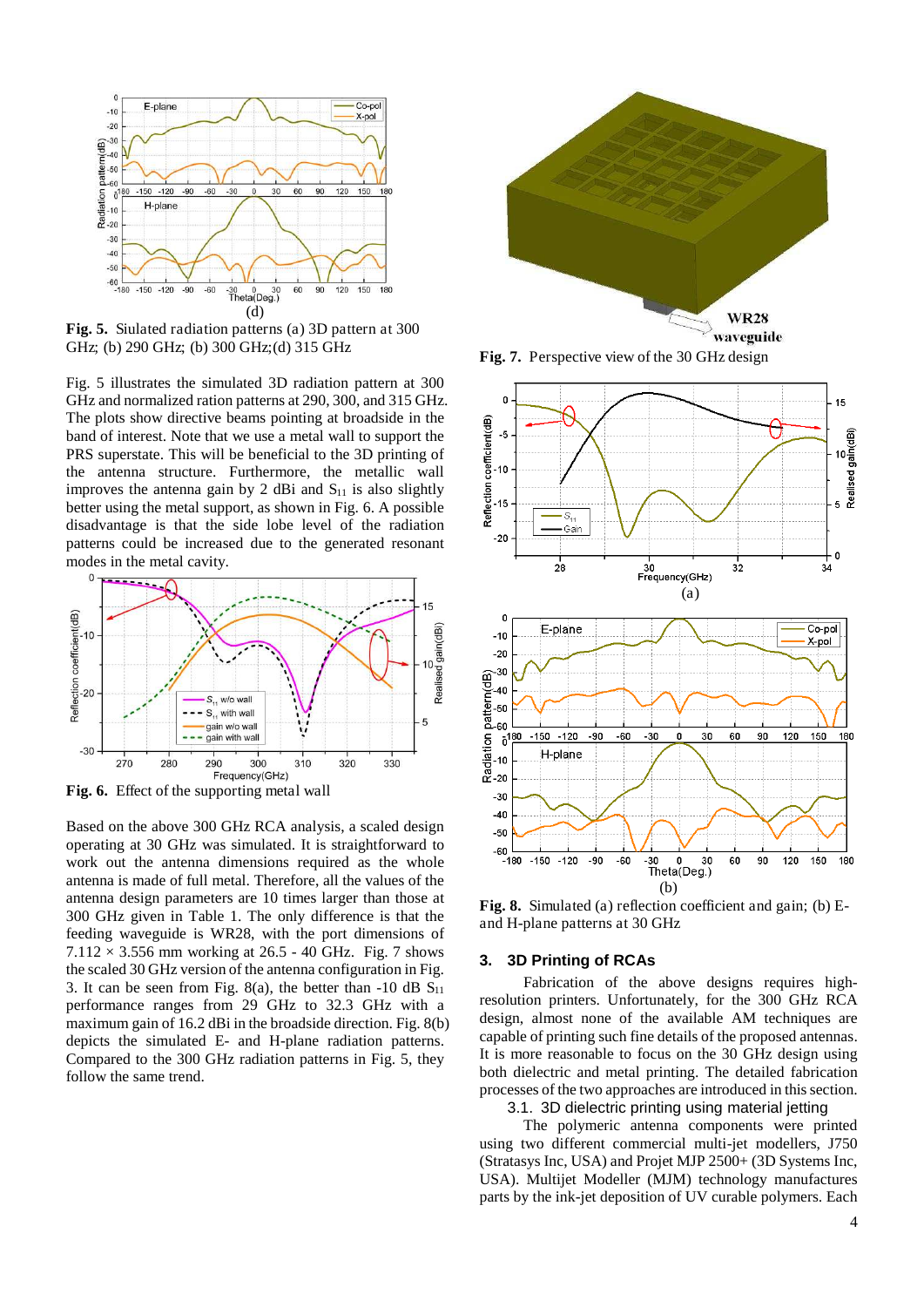deposited layer of resin is instantaneously solidified by exposure to a UV lamp following the ink-jet print head. A counter-rotating roller in front of the print head ensures that each layer is the desired thickness prior to UV cure. The J750 system was selected as it offers high resolution  $(14 \mu m)$  in the z-axis, 42  $\mu$ m x and y-axis), high accuracy (down to 20  $\mu$ m) and good surface finish. The MJP 2500+ offers a slightly lower resolution (32  $\mu$ m x 28  $\mu$ m x 32  $\mu$ m) but, due to the rapid solidification of the resins after deposition, provides sharper edge detail than the J750.

 The build materials used were (J750:- VeroPureWhite RGD837 - Stratasys Inc, USA), (MJP 2500+:- Visijet M2 RWT – 3D Systems Inc, USA). These are both diacrylate based polymers containing tricyclodecane dimethanol diacrylate, other acrylate monomers, and  $TiO<sub>2</sub>$  as a filler. If the fabrication is for the applications above 100 GHz, a 3-D Systems Viper si2 with Accura Xtreme resin would be the suitable material as demonstrated in [28].

The parts were built using industry default parameters which represent a 14  $\mu$ m (J750) and 32  $\mu$ m Z-axis resolution (MJP 2500+). During the build process, the parts were supported using SUP705 (J750) and Visijet M2 SUP (MJP 2500+) support material (acrylic based). The parts were built with the smallest dimension in the vertical (z) direction.

After manufacture, the samples were manually removed from the build plate, and the support material was removed using (J750) a high-pressure water jet (Genie Pro-600 Wash Station, Gemini Cleaning Systems Ltd, UK), (MJP 2500+) a steam bath (MJP EasyClean, 3D Systems Inc, USA). Parts from both systems were then air dried. The fabricated antenna parts are shown in Fig. 9 (a).







**Fig. 9.** Photos of (a) 3D printed polymeric parts; (b) polymeric PRS surface detail; (c) copper plated parts

The next step to create a functional antenna using the printed plastic parts is metallization. The surface roughness of the parts is an important parameter. At mmW and THz frequencies, surface roughness tends to become on the order of the skin depth, resulting in attenuation of transmission lines. It is, therefore, very important to deposit the metal layer as smoothly as possible and thick enough to ensure the antenna performance. Here, we adopt a two-step procedure which is easy to implement at laboratory level. First, the surfaces of the printed plastic parts should be cleaned with isopropyl alcohol. A commercial silver conductive paint is then evenly spread over the parts by a fine brush. This step is to ensure the surface has a conductive seed layer essential for the subsequent copper deposition. Then the parts are immersed in a tank of copper sulphate and connected to a DC power supply. A 100-mA current for 5 minutes was found to be suitable for depositing a uniform copper layer (approximately  $10 \mu m$  thick). The plated parts for the two antennas are shown in Fig. 9(c). The thickness of the coated copper layer is larger than 10 times of skin depth at 30 GHz. So conductor loss is small, provided that the coated copper layer is even.

#### 3.2. 3D metal printing using binder jetting

With metal AM, there is no need to electroplate the parts. The most active advantage is that the entire antenna structure can be printed in one go, thus saving time and labour. The technique we use is metal binder jetting. After the STL (3D representation of the part) file is sent to the 3D printer, the object is built by spreading layers of stainless steel powder (316L) using high-precision binder jetting. A special print head deposits binding agent at specific points. Each layer of powder is dried and spread from the bottom up till the part is completed. The print is sintered in an oven at 1300°C for strength. 316L high-grade stainless steel is cost effective and suitable for the significant levels of detail and strength. One can achieve a minimum wall thickness of 0.3 mm and a minimum detail of 0.1 mm. The printed metal parts and microscopy photo of the metal surface are shown in Fig. 10.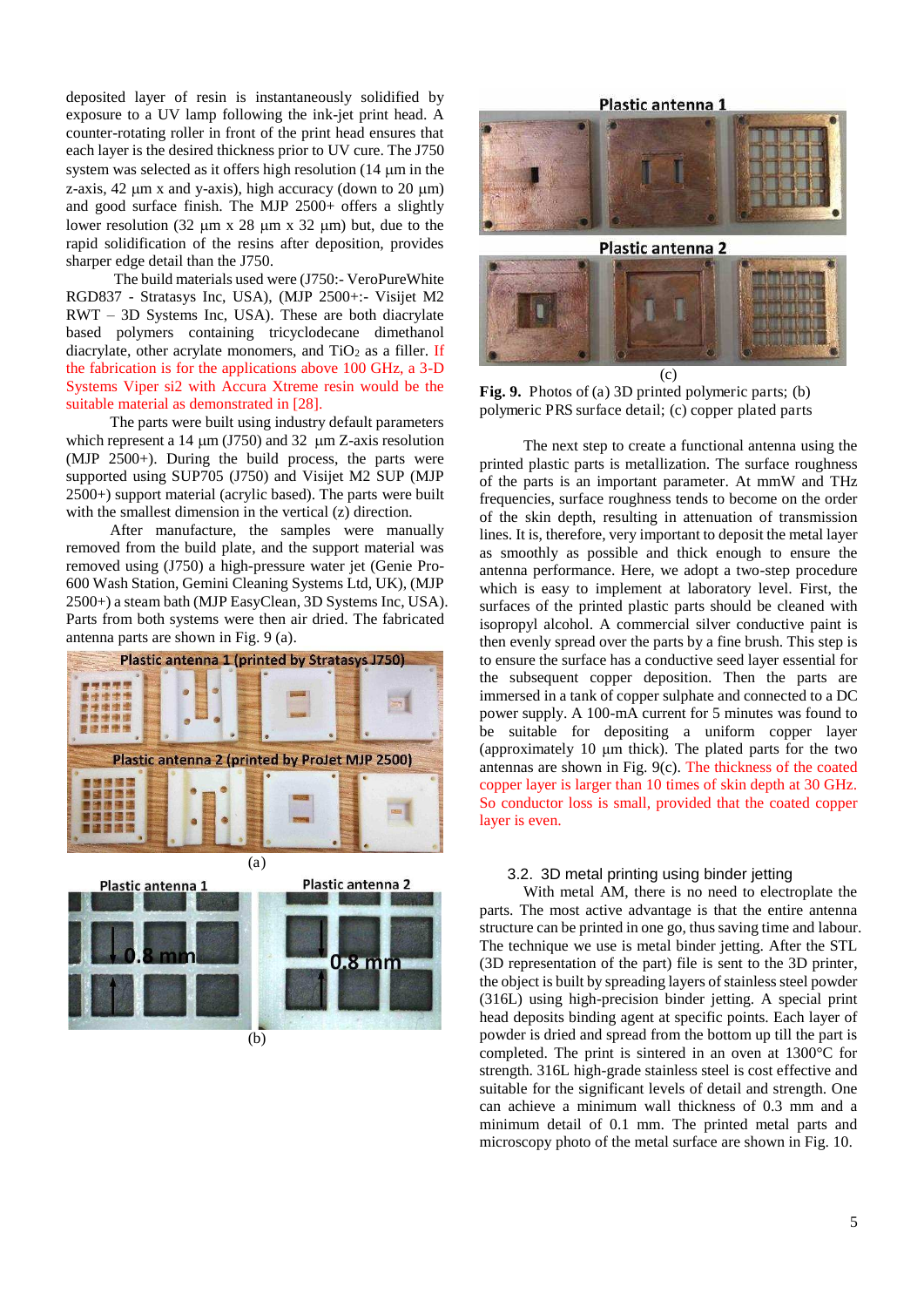

**Fig. 10.** Photos of (a) 3D metal printed parts; (b) metal PRS surface

#### **4. Antenna measurement and results**

Three antenna prototypes have been manufactured using the methods described in Section 3. Measurements were performed in the university's antenna anechoic chamber to verify the antenna design concept. To measure the antennas using the Anritsu 37397C VNA, a K-type coaxial cable together with a Flann Microwave WR28 adapter was used. The fabricated RCAs are shown in Fig.11 (a), (b). All the antennas were printed into three component parts to investigate the capabilities of the employed AM techniques, e.g., surface roughness, fabrication tolerance, etc. To measure the antenna performance, a waveguide to coaxial cable connector is used to attach to the assembled antenna.









**Fig. 11.** Assembled antenna prototypes (a) metal printed; (b) dielectric printed; (c) measured reflection coefficient

The measured reflection coefficients of all three prototypes are shown in Fig. 11(b). It can be observed that the measured  $S_{11}$  results are in good agreement with the simulated ones, all with a larger than 3GHz  $S_{11} \le -10$  dB bandwidth. However, one can notice the differences between the curves which are most likely due to the non-consistent geometry tolerance between different manufacturing processes using different materials. Also, the printing defects can be a reason why  $S_{11}$  is sensitive to the printing process. The other factor that can affect  $S_{11}$  is the accuracy of the attachment of the waveguide-coax adapter to the antenna radiating parts.

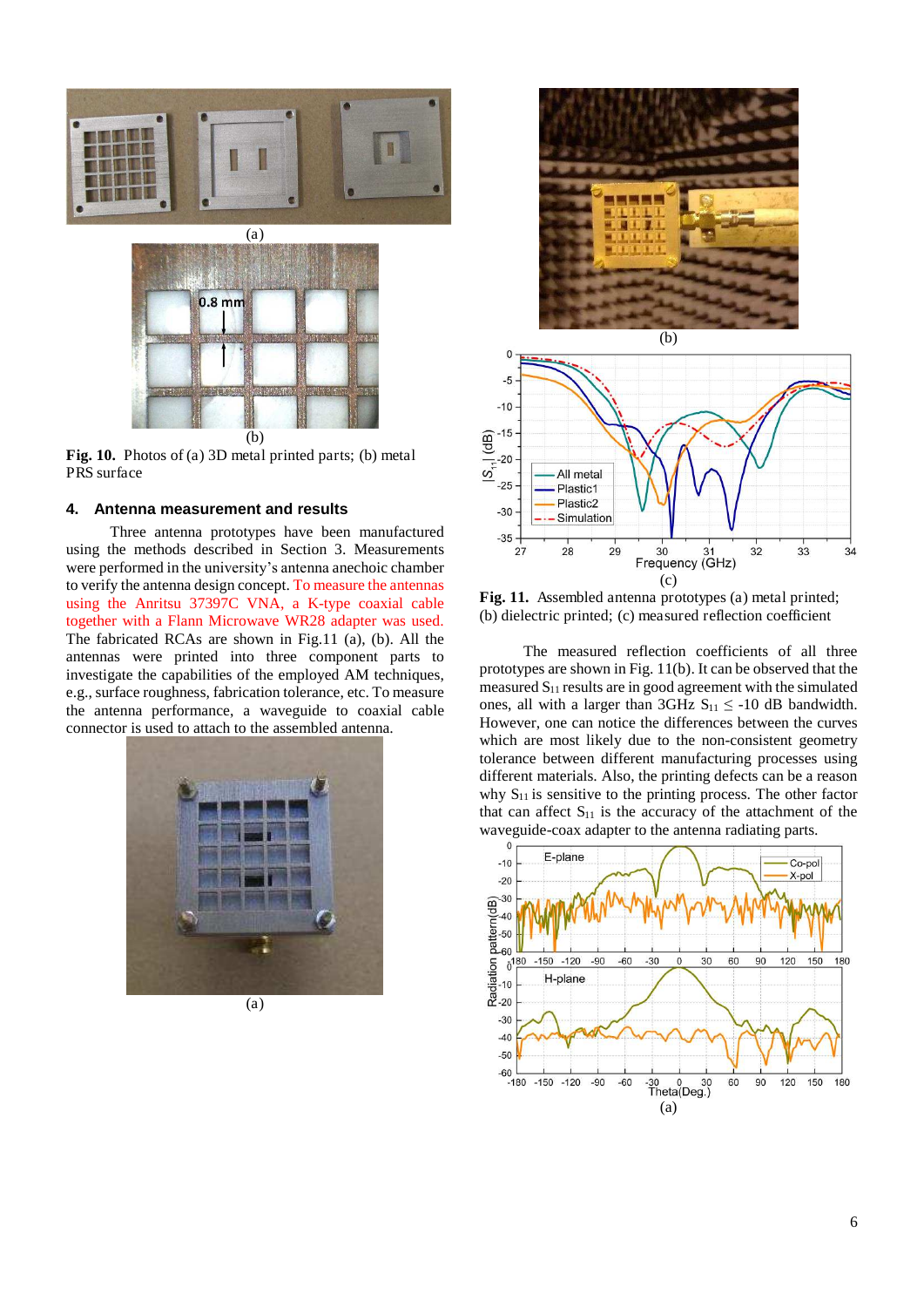



The antenna radiation performance is validated by the radiation pattern measurement shown in Fig. 12. As expected in Section 2, the measured radiation patterns for the three antennas all show directive main beams pointing in the broadside direction. The cross-polarization levels are better than 30 dB in the direction of maximum radiation. Measured sidelobe levels (SLL) remain below −10 dB, although there is a slight deviation between the E-planes of the three plots. Moreover, the 3 dB beamwidth and the nulls of the simulation and measurement results are in good agreement. Fig. 12(d) shows the measured gain in comparison with the simulated gain. It is clear that all the measured gains of the RCAs are slightly smaller than the simulated one. The gain discrepancy is largely caused by the fabrication tolerance of the three separate parts that were assembled manually. The surface roughness of the copper plated surface is another factor that contributes to the loss. The 3 dB gain bandwidth of the three RCAs are about 10% but slightly shifted because of the variation of the antenna impedance matching. It is noted that the key to the wideband RCA is to carefully design the impedance matching as it affects the antenna realized gain. In our design, the most sensitive parameters are  $t_1$  and  $t_3$ . The parametric study of the two parameters suggests the impedance matching is not deteriorated when the two parameters are varied by 0.2 mm. Furthermore, from the measured results, the proposed antenna has a wide bandwidth so it is not sensitive to small fabrication errors up to 0.2 mm.

Table 2 compares our design and the antennas in the literature. It is clear that the proposed RCA has the smallest effective aperture size using a single PRS layer design. Also, our design is the first millimetre-wave RCA fabricated using viable AM techniques. A comparison for the two used 3DP techniques is provided in Table 3. Both of the two methods are capable of manufacturing parts with a high resolution. The MJM offers the advantages of lightweight plastic parts whereas the MBJ requires an additional sintering process.

**Table 2** Comparison of the proposed RCA with the cited works

| Ref    | Fabrication     | Lateral          | 3dB       | Gain  |  |  |  |
|--------|-----------------|------------------|-----------|-------|--|--|--|
|        | technique       | size             | <b>BW</b> | (dBi) |  |  |  |
| [9]    | <b>PCB</b>      | $3.1\lambda_0$   | 4%        | 13    |  |  |  |
| [10]   | <b>PCB</b>      | $2.8 \lambda_0$  | 7.7%      | 16.4  |  |  |  |
| $[11]$ | <b>PCB</b>      | $3.6\lambda_0$   | 12.2%     | 16.8  |  |  |  |
| [12]   | <b>PCB</b>      | $26.7 \lambda_0$ | N/A       | 15    |  |  |  |
| This   | 3 <sub>DP</sub> | $2.4 \lambda_0$  | 10%       | 16    |  |  |  |
| work   |                 |                  |           |       |  |  |  |

**Table 3** Comparison of the two 3DP techniques

| <b>Fabrication</b><br>technique                | Manufacturin<br>g Simplicity                                                                                                  | Temperatur<br>Capability                                                                  | Precision                                                                                                                    |  |
|------------------------------------------------|-------------------------------------------------------------------------------------------------------------------------------|-------------------------------------------------------------------------------------------|------------------------------------------------------------------------------------------------------------------------------|--|
| Polymer<br>Multi-Jet<br>Modelling<br>(MJM)     | Simple<br>manufacture<br>of polymeric<br>parts<br>Parts require<br>metallisation<br>(surface only)                            | Poor<br>- Polymer<br>heat<br>distortion<br>temperature<br>typically $<$<br>$50^{\circ}$ C | -Excellent<br>resolution of<br>$50 \mu m$<br>-Excellent<br>accuracy of<br>down to $20 \mu m$                                 |  |
| <b>Metal Binder</b><br><b>Jetting</b><br>(MBJ) | Simple<br>manufacture<br>of metallic<br>parts<br>-Two stage<br>process<br>requiring<br>furnace<br>sintering of<br>green parts | -Excellent<br>-Thermal<br>resistance<br>of build<br>metal (e.g<br>316l)                   | -Good<br>resolution.<br>typically 100µm<br>-Good accuracy<br>down to 50µm<br>for small parts<br>(higher for<br>larger parts) |  |

#### **5. Conclusion**

Millimeter wave and THz frequency bands bring challenges to the antenna designer as the frequency increases, the dielectric loss is considerable and designed are limited by the substrate and material (e.g., spacer) choice. Thus, it is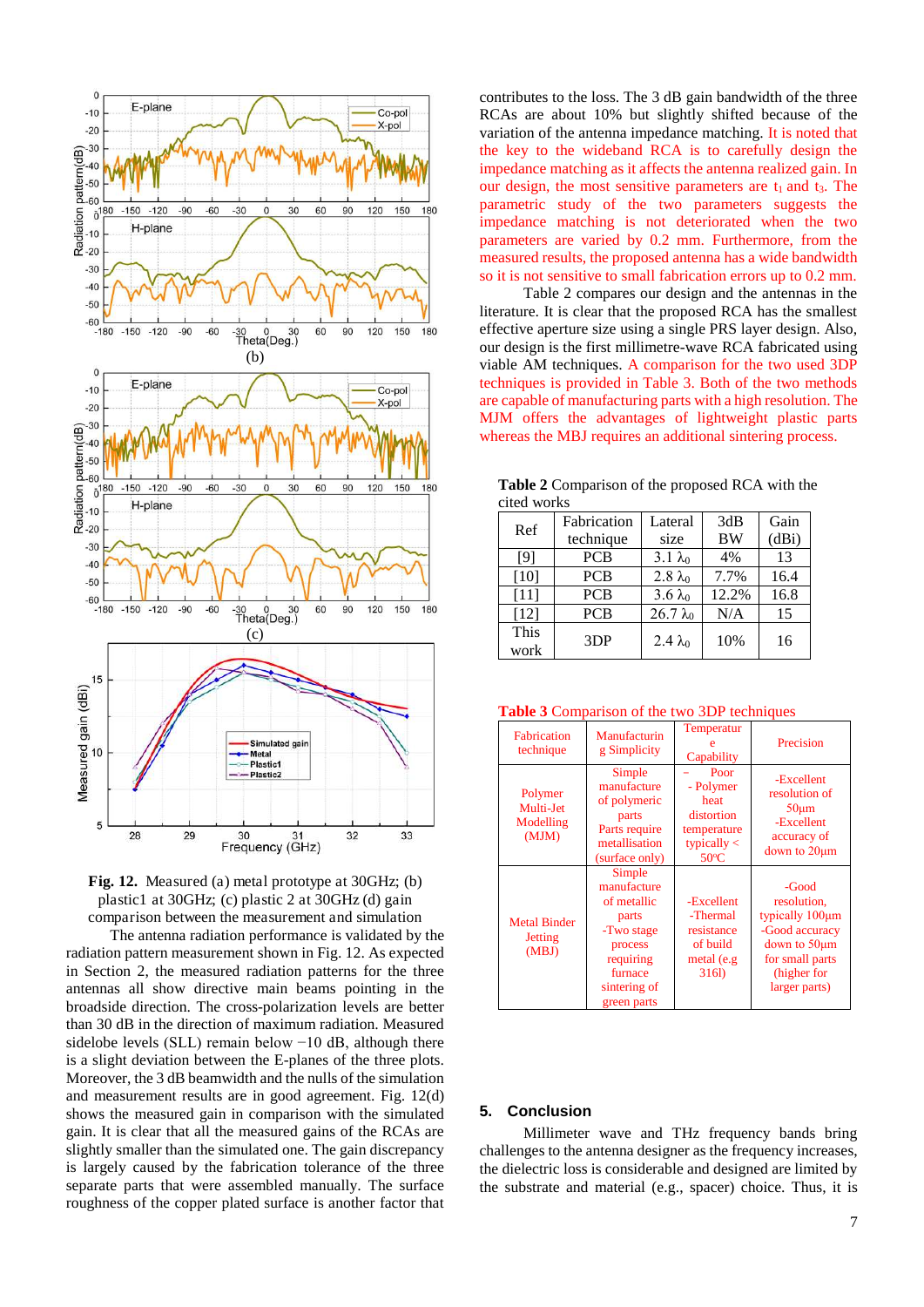expected that new designs and fabrication techniques will be developed in these frequency ranges. Inspired by the emerging additive manufacturing processes, a resonant cavity antenna design is proposed operating at 300 GHz. To validate the design principle, the antenna has been scaled to 30 GHz and simulated and fabricated by two viable AM techniques, i.e., MJM printing and metal binder jetting. To the best of the authors' knowledge, this is the first paper that compares the fabrication process and antenna performance using the two approaches. The printed dielectric parts are light in weight but need the further process of copper plating, while the metal printed parts can be printed in one run, which is an attractive feature that can reduce the product lead time and cost. In this work, we only utilize metal binder jetting, but there is another viable metal printing technique i.e. Laser Powder Bed Fusion. It has more material options including the low weight Aluminum (AlSi10Mg). This material can be of interest to space applications, where efforts are made to reduce the RF/ antenna system weight. Experimental results show good agreement with the simulated ones, which demonstrates the feasibility of 3D printing the proposed robust antenna design. The slightly shifted impedance matching and gain results are mainly caused by fabrication inaccuracies and waveguide feed misalignment. Overall AM provides more freedom to the design of mmW and THz antennas.

#### **6. Acknowledgments**

The authors would like to thank Mr Richard Hoy from the Laserlines, UK, for support on antenna fabrication. This project is funded by CHIST ERA WISDOM project under EPSRC grant EP/P015840/1, and the EPSRC HVM Catapult Fellowship scheme grant REF: EP/L017121/1.

#### **7. References**

[1] Rebeiz, G.M.: 'Millimeter-wave and terahertz integrated circuit antennas', Proceedings of the IEEE, 1992, **80**, (11), pp. 1748–1770.

[2] Siegel, P.H.: 'Terahertz technology', IEEE Transactions on Microwave Theory and Techniques, 2002, **50**, (3), pp. 910–928.

[3] Piesiewicz, R., Kleine-Ostmann, T., Krumbholz, N., et al.: 'Short-Range Ultra-Broadband Terahertz Communications: Concepts and Perspectives', IEEE Antennas and Propagation Magazine, 2007, **49**, (6), pp. 24– 39.

[4] Rappaport, T.S., Shu Sun, Mayzus, R., et al.: 'Millimeter Wave Mobile Communications for 5G Cellular: It Will Work!', IEEE Access, 2013, **1**, pp. 335–349.

[5] Gu, C., Gao, S., Sanz-Izquierdo, B.: 'Wideband low-THz antennas for high-speed wireless communications', 2017 IEEE-APS Topical Conf. on Antennas and Propagation in Wireless Communications (APWC), Verona, 2017, pp. 141- 145.

[6] Gu, C., Gao, S., Sanz-Izquierdo, B.: 'Low-cost wideband low-THz antennas for wireless communications and sensing', 2017 10th UK-Europe-China Workshop on Millimetre Waves and Terahertz Technologies (UCMMT), Liverpool, 2017, pp. 1-4.

[7] Imbriale, W.A., Gao, S., Boccia, L.: 'Space antenna handbook' (Wiley & Sons, 2012).

[8] Kin-Fai Tong, Kwai-Man Luk, Kai-Fong Lee, Lee, R.Q.: 'A broad-band U-slot rectangular patch antenna on a microwave substrate', IEEE Transactions on Antennas and Propagation, 2000, **48**, (6), pp. 954–960.

[9] Shi-Chang Gao, Le-Wei Li, Mook-Seng Leong, Tat-Soon Yeo: 'Wide-band microstrip antenna with an H-shaped coupling aperture', IEEE Transactions on Vehicular Technology, 2002, **51**, (1), pp. 17–27.

 $[10]$  Zhu, F., Gao, S., Ho, A.T., et al.: 'Multiple Band-Notched UWB Antenna With Band-Rejected Elements Integrated in the Feed Line', IEEE Transactions on Antennas and Propagation, 2013, **61**, (8), pp. 3952–3960.1

[11] Qin, P.-Y., Guo, Y.J., Weily, A.R.: 'Broadband Reflectarray Antenna Using Subwavelength Elements Based on Double Square Meander-Line Rings', IEEE Transactions on Antennas and Propagation, 2016, **64**, (1), pp. 378–383.

[12] Novak, M.H., Miranda, F.A., Volakis, J.L.: 'Ultrawideband phased array for small satellite communications', IET Microwaves, Antennas & Propagation, 2017, **11**, (9), pp. 1234–1240.

[13] Liu, H., Liu, Y., Zhang, W., Gao, S.: 'An Ultra-Wideband Horizontally Polarized Omnidirectional Circular Connected Vivaldi Antenna Array', IEEE Transactions on Antennas and Propagation, 2017, **65**, (8), pp. 4351–4356.

[14] Sallam, M.O., Kandil, S.M., Volski, V., Vandenbosch, G.A.E., Soliman, E.A.: 'Wideband CPW-Fed Flexible Bow-Tie Slot Antenna for WLAN/WiMax Systems', IEEE Transactions on Antennas and Propagation, 2017, **65**, (8), pp. 4274–4277.

[15] Trentini, G.V.: 'Partially reflecting sheet arrays', IRE Transactions on Antennas and Propagation, 1956, **4**, (4), pp. 666–671.

[16] Feresidis, A.P., Vardaxoglou, J.C.: 'High gain planar antenna using optimised partially reflective surfaces', IEE Proceedings - Microwaves, Antennas and Propagation, 2001, **148**, (6), p. 345.

[17] Wang, N., Liu, Q., Wu C., et al.: 'Wideband Fabry-Perot Resonator Antenna With Two Complementary FSS Layers', IEEE Transactions on Antennas and Propagation, 2014, **62**, (5), pp. 2463–2471.

[18] Qin, F., Gao, S., Luo, Q., et al.: 'A Simple Low-Cost Shared-Aperture Dual-Band Dual-Polarized High-Gain Antenna for Synthetic Aperture Radars', IEEE Transactions on Antennas and Propagation, 2016, **64**, (7), pp. 2914–2922. [19] Hosseini, A., Capolino, F., De Flaviis, F.: 'Gain Enhancement of a V-Band Antenna Using a Fabry-Pérot Cavity With a Self-Sustained All-Metal Cap With FSS', IEEE Transactions on Antennas and Propagation, 2015, **63**, (3), pp. 909–921.

[20] Abbou, D., Vuong, T.P., Touhami, R., Ferrero, F., Hamzaoui, D., Yagoub, M.C.E.: 'High-Gain Wideband Partially Reflecting Surface Antenna for 60 GHz Systems', IEEE Antennas and Wireless Propagation Letters, 2017, **16**, pp. 2704–2707.

[21] Attia, H., Abdelghani, M.L., Denidni, T.A.: 'Wideband and High-Gain Millimeter-Wave Antenna Based on FSS Fabry–Perot Cavity', IEEE Transactions on Antennas and Propagation, 2017, **65**, (10), pp. 5589–5594.

[22] Gueye, M.B., Ouslimani, H.., Letestu, Y., FanHong, M.: 'Experimental study of 80 GHz Fabry-Pérot cavity antenna based on dual-layer partially reflected surface', Electronics Letters, 2015, **51**, (22), pp. 1730–1732.